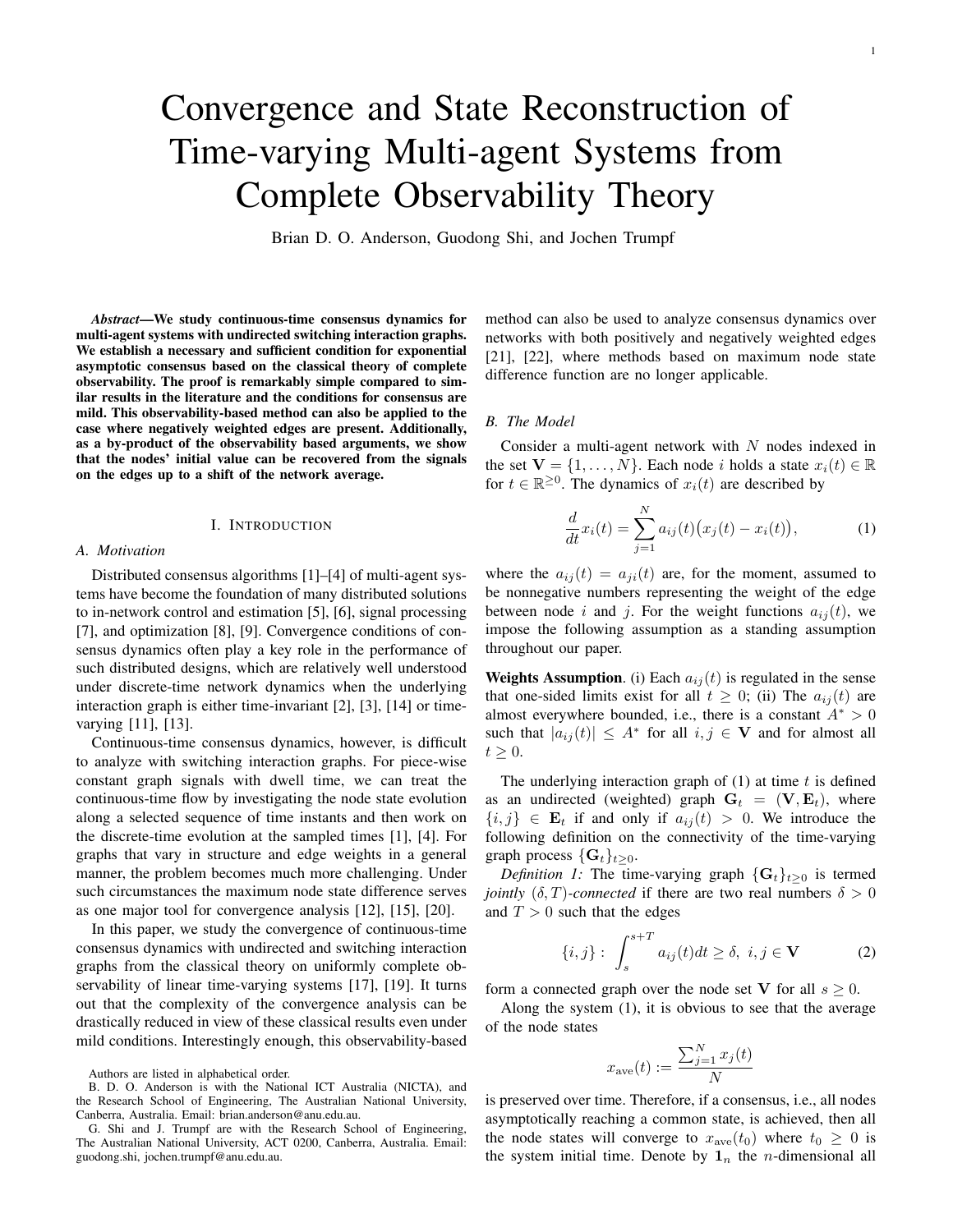one vector and  $x(t) = (x_1(t) \cdots x_N(t))^T$ . We can therefore conveniently introduce the following definition.

*Definition 2:* Exponential asymptotic consensus is achieved if there are two constants  $\alpha > 0$  and  $\beta > 0$  such that

$$
|x_i(t) - x_{\text{ave}}(t_0)| \le \beta ||x(t_0) - x_{\text{ave}}(t_0) \mathbf{1}_N || e^{-\alpha(t - t_0)}
$$

for all  $i \in V$ , all  $x(t_0)$ , and all  $t \geq t_0$ .

#### *C. Main Results*

First of all we present a necessary and sufficient condition for exponential asymptotic consensus of the system (1).

*Theorem 1:* Exponential asymptotic consensus is achieved for the system (1) if and only if there are  $\delta > 0$  and  $T > 0$ such that the graph  $\{G_t\}_{t>0}$  is jointly  $(\delta, T)$ -connected.

Theorem 1 is established in view of the classical complete observability theory for linear time-varying systems [18], [19]. A by-product of such observability-based analysis is a state reconstruction theorem, which indicates that node states can be recovered from the signals on the edges up to a shift of the network average. We recall the following definition.

*Definition 3:* ( [17]) A linear time-varying system

$$
\dot{x} = F(t)x\tag{3}
$$

$$
y = D^{T}(t)x \tag{4}
$$

is uniformly completely observable if there are some positive  $\alpha_1$ ,  $\alpha_2$  and  $\delta$  such that

$$
\alpha_1 I \le \int_s^{s+\delta} \Phi^{\mathrm{T}}(t,s) D(t) D^{\mathrm{T}}(t) \Phi(t,s) dt \le \alpha_2 I \quad (5)
$$

for all  $s \geq 0$ . Here  $\Phi(\cdot, \cdot)$  is the state transition matrix for system (3).

If the system (3) and (4) is uniformly completely observable, then

$$
x(s) = \left(\int_{s}^{s+\delta} \Phi^{\mathrm{T}}(t,s)D(t)D^{\mathrm{T}}(t)\Phi(t,s)dt\right)^{-1}
$$

$$
\int_{s}^{s+\delta} \Phi^{\mathrm{T}}(t,s)D(t)y(t)dt.
$$
 (6)

In this way,  $x(s)$  is uniformly recovered from the signal  $y(t)$ :  $t \in [s, s + \delta].$ 

*Theorem 2:* Assume full knowledge of  $\{G_t\}_{t>0}$  with the edge weights. The shifted node state  $x_i(s) - x_{ave}(0)$ ,  $i \in V$ can be uniformly recovered from the signals  $x_j(t) - x_i(t)$ ,  $\{i, j\} \in \mathbf{E}_t$  over the edges if there are two constants  $\delta > 0$ and  $T > 0$  such that the graph  $\{G_t\}_{t\geq 0}$  is jointly  $(\delta, T)$ connected.

#### *D. Generalizations*

We now present a few direct generalizations of the above established convergence results.

*1) Robust Consensus:* Further consider the system (1) subject to noises:

$$
\frac{d}{dt}x_i(t) = \sum_{j=1}^N a_{ij}(t) (x_j(t) - x_i(t)) + w_i(t), \ i \in \mathbf{V}, \quad (7)
$$

where  $w_i(t)$  is a piecewise continuous function defined over  $\mathbb{R}^{\geq 0}$  for each  $i \in V$ . We introduce the following notion of robust consensus.

*Definition 4:* The system (7) achieves ∗-bounded robust consensus if for all  $w(t) := (w_1(t) \dots w_N(t))^T$  satisfying

$$
\int_{s}^{s+\zeta} w^{\mathrm{T}}(t)w(t)dt \leq B_{0}
$$
 (8)

for some  $\zeta > 0$ , some  $B_0 \ge 0$ , and all  $s \ge 0$ , there exists  $\mathcal{C}(\zeta, B_0) > 0$  such that

$$
||x_i(t) - x_{\text{ave}}(t)|| \le \mathcal{C}(\zeta, B_0), \ \forall i \in \mathbf{V}, \forall t \ge t_0 \qquad (9)
$$

when  $x_1(t_0) = x_2(t_0) = \cdots = x_N(t_0)$ .

The following robust consensus result holds.

*Theorem 3:* The system (7) achieves ∗-bounded robust consensus if and only if there are  $\delta > 0$  and  $T > 0$  such that the graph  $\{G_t\}_{t\geq 0}$  is jointly  $(\delta, T)$ -connected.

*2) Signed Networks:* Up to now we have assumed that all the  $a_{ij}(t)$  are non-negative numbers. In fact, the complete observability analysis can be easily extended to the case when some of the  $a_{ij}(t)$  are negative. The motivation<sup>1</sup> of studying the effect of possibly negative  $a_{ij}(t)$  comes from the modelling of misbehaved links in engineering network systems, as well as opinion dynamics over social networks with mistrustful interactions represented by negative edges [22].

Although conventionally, the graph Laplacian is considered only for graphs with non-negative edges, for any  $t \geq 0$ , we continue to define the (weighted) Laplacian of the graph  $G_t$ as

$$
L_{\mathbf{G}_t} = D_{\mathbf{G}_t} - A_{\mathbf{G}_t}
$$

with  $A(\mathbf{G}_t)$  =  $[a_{ij}(t)]$  and  $D(\mathbf{G}_t)$  =  $diag(\sum_{j=1}^{N} a_{1j}(t), \ldots, \sum_{j=1}^{N} a_{Nj}(t))$ . Note that although the  $a_{ij}(t)$  can now be negative,  $L_{\mathbf{G}_t}$  remains symmetric with at least one zero eigenvalue with  $\mathbf{1}_N$  being a corresponding eigenvector. Introduce the following assumption.

**Negative-Link Assumption**. The Laplacian  $L_{\mathbf{G}_t}$  is positive semi-definite for all  $t \geq 0$ .

This negative-link assumption requires that the influence of the negative links can be reasonably overcome by the positive links for any  $t \geq 0$ . The following result holds.

*Theorem 4:* Consider the system (1) with possibly negative  $a_{ij}(t)$ . Assume the Negative-Link Assumption. Then Theorems 1 and 3 continue to hold.

<sup>&</sup>lt;sup>1</sup>Another definition for a negative link between i and j is to replace  $x_j$  by  $-x_i$  in the system (1) [23]. The difference of the two definitions of negative links was discussed in [22] from a social network point of view.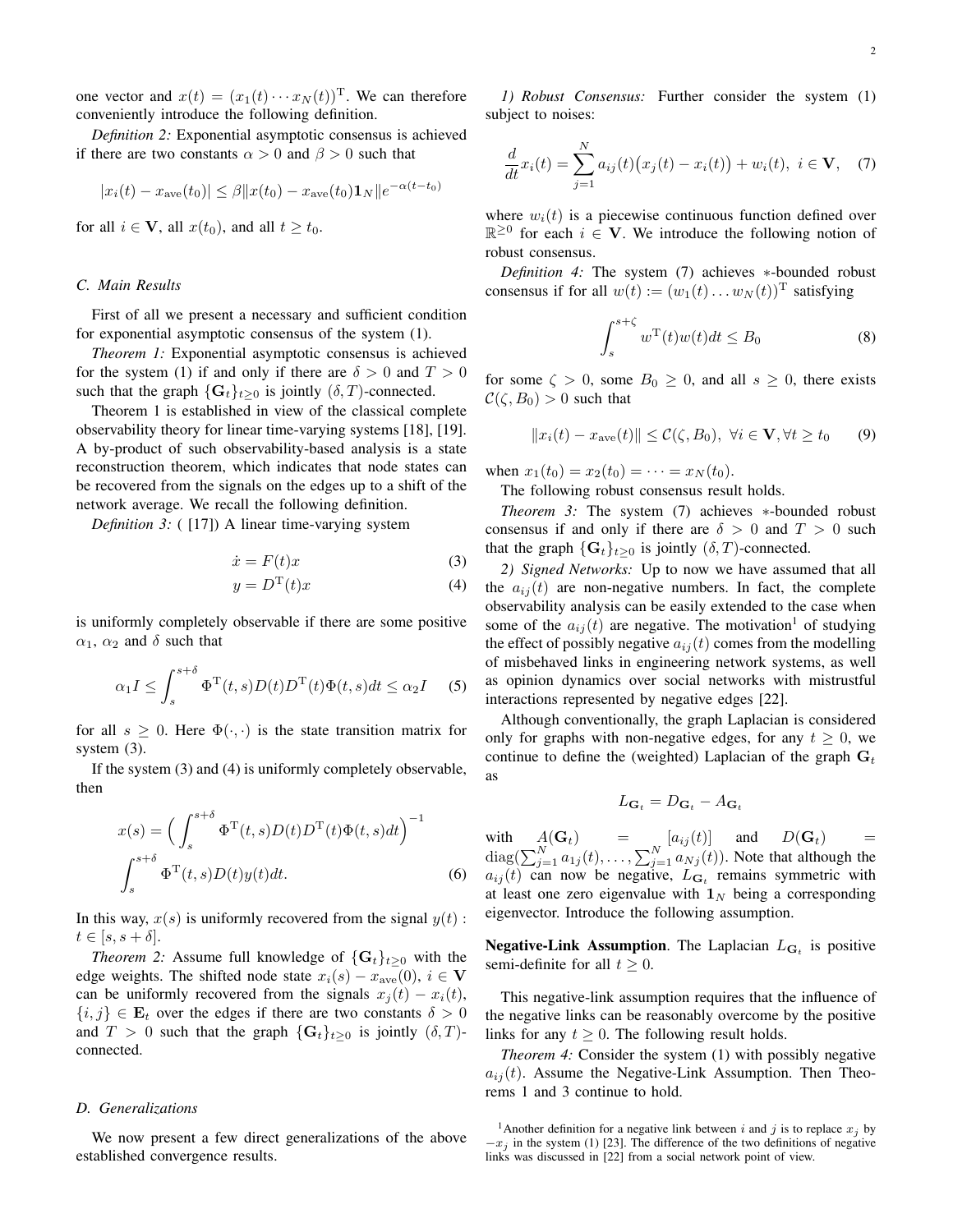Theorems 1 and 3 are based on a direct application of the classical complete observability theory for linear timevarying systems [18], [19], after some useful properties of the Laplacian of the time-varying network have been established. The theorems recover the results in [1], [15], [20] for undirected graphs under weaker weight and noise assumptions. We would also like to emphasize that the applicability of the complete observability theory relies heavily on undirected node interactions, and hence we believe that it will be difficult to extend the analysis to the directed case.

Moreover, Theorem 4 illustrates that if the effect of the negative links is somewhat moderated by the positive links, i.e., as in the Negative-Link Assumption, then the convergence property is not affected by the negative links. This point, however, cannot be seen from the max state difference analysis used in prior work [15], [20] because obviously the max state difference function is no longer non-increasing in the presence of negative links, regardless of how small their weights are compared to the positive ones.

Theorem 2 discusses the possibility of reconstructing node initial states from signals over the edges. Naturally one may wonder whether we can recover the nodes' initial values by observing the state signals at one or more nodes. By duality this is equivalent to the controllability of the network by imposing control inputs over one or more anchor nodes. This problem, as shown in [24], [25], is challenging in general for a full theoretical characterization on general graphs, and in fact, finding the minimum number of nodes to control to ensure network controllability is a computationally intensive problem for general network dynamics [26].

## II. PROOFS OF STATEMENTS

#### *A. Proof of Theorem 1*

Consider the following linear time-varying system

$$
\dot{x} = -V(t)V^{\mathrm{T}}(t)x,\tag{10}
$$

where  $x \in \mathbb{R}^n$  and  $V(\cdot)$  is a piecewise continuous and almost everywhere bounded matrix function mapping from  $\mathbb{R}^{\geq 0}$  to  $\mathbb{R}^{n \times r}$ . Let  $\Phi(\cdot, \cdot)$  be the state transition matrix of the System (10). Our proof relies on the following result which was proved using complete observability theory in [18].

*Lemma 1:* System (10) is exponentially asymptotically stable in the sense that there are  $\gamma_1, \gamma_2 > 0$  such that  $\|\Phi(t,s)\| \leq \gamma_1 e^{-\gamma_2(t-s)}$  for all  $t \geq s \geq 0$ , if and only if for some positive  $\alpha_1$ ,  $\alpha_2$  and  $\delta$ , there holds

$$
\alpha_1 I \le \int_s^{s+\delta} V(t)V^{\mathrm{T}}(t)dt \le \alpha_2 I \tag{11}
$$

for all  $s \in \mathbb{R}^{\geq 0}$ .

*Remark 1:* To serve the technical purpose of the proof, we have made a slight variation in Lemma 1 compared to the original Theorem 1 in [18], where we have replaced the lower bound on exponentially asymptotic stability required in [18] with the almost everywhere boundedness of  $V(\cdot)$  adopted in the current paper.

The system (1) can be written into the following compact form

$$
\dot{x} = -L_{\mathbf{G}_t} x. \tag{12}
$$

Since  $L_{\mathbf{G}_t}$  is positive semi-definite for all  $t \geq 0$  [16], we can easily construct  $V(t)$  so that the system (12) can be rewritten into the form of (10). Although any construction of  $V(t)$  would do, we use the incidence matrix  $H_{\mathbf{G}_t}$ . We make the following definition.

*Definition 5:* The  $N \times \frac{N(N-1)}{2}$  weighted incidence matrix of  $\mathbf{G}_t$ , denoted as  $H_{\mathbf{G}_t}$ , with rows indexed by the nodes  $v \in \mathbf{V}$ and columns indexed by the edges  $\{i, j\}$  (abbreviated as  $\{ij\}$ ),  $i < j \in V$ , is defined as  $H_{\mathbf{G}_t} = [H_{v-\lbrace ij \rbrace}(t)]$  where<sup>2</sup>

$$
H_{v-\{ij\}}(t) = \begin{cases} -\sqrt{a_{ij}(t)}, & \text{if } v = i; \\ \sqrt{a_{ij}(t)}, & \text{if } v = j; \\ 0, & \text{otherwise.} \end{cases}
$$
 (13)

We can now write  $(12)$  as

$$
\dot{x} = -L_{\mathbf{G}_t} x = -H_{\mathbf{G}_t} H_{\mathbf{G}_t}^{\mathrm{T}} x.
$$
 (14)

Define  $y(t) = (I - \mathbf{1}_N \mathbf{1}_N^T/N)x(t)$ . Then we have

$$
\dot{y} = (I - \mathbf{1}_N \mathbf{1}_N^{\mathrm{T}} / N) \dot{x}(t)
$$
  
\n
$$
= -(I - \mathbf{1}_N \mathbf{1}_N^{\mathrm{T}} / N) L_{\mathbf{G}_t} x(t)
$$
  
\n
$$
\stackrel{a)}{=} -(L_{\mathbf{G}_t} + \mathbf{1}_N \mathbf{1}_N^{\mathrm{T}} / N) (I - \mathbf{1}_N \mathbf{1}_N^{\mathrm{T}} / N) x(t)
$$
  
\n
$$
= -(L_{\mathbf{G}_t} + \mathbf{1}_N \mathbf{1}_N^{\mathrm{T}} / N) y(t)
$$
  
\n
$$
\stackrel{b)}{=} - \left( H_{\mathbf{G}_t} + \frac{\mathbf{1}_N \mathbf{1}_N^{\mathrm{T}}}{\sqrt{r_N}} \right) \left( H_{\mathbf{G}_t} + \frac{\mathbf{1}_N \mathbf{1}_N^{\mathrm{T}}}{\sqrt{r_N}} \right)^{\mathrm{T}} y(t), \qquad (15)
$$

where  $r = N(N-1)/2$ , a) follows from the equations that  $(I - 1_N \mathbf{1}_N^{\text{T}}/N) L_{\mathbf{G}_t} = L_{\mathbf{G}_t} (I - 1_N \mathbf{1}_N^{\text{T}}/N)$  and  $(\mathbf{1}_N \mathbf{1}_N^T/N)^2 = \mathbf{1}_N \mathbf{1}_N^T/N$ , and  $b)$  follows from direct computation in view of  $L_{\mathbf{G}_t} = H_{\mathbf{G}_t} H_{\mathbf{G}_t}^{\mathrm{T}}$ .

We can now conclude that the following statements are equivalent.

- (i) System (12) achieves exponential consensus;
- (ii) System (15) is exponentially asymptotically stable;
- (iii) There are some positive  $\alpha_1$ ,  $\alpha_2$  and T, such that

$$
\alpha_1 I \le \int_s^{s+T} \left( H_{\mathbf{G}_t} + \frac{\mathbf{1}_N \mathbf{1}_r^{\mathrm{T}}}{\sqrt{rN}} \right) \left( H_{\mathbf{G}_t} + \frac{\mathbf{1}_N \mathbf{1}_r^{\mathrm{T}}}{\sqrt{rN}} \right)^{\mathrm{T}} dt
$$

$$
= \int_s^{s+T} (L_{\mathbf{G}_t} + \mathbf{1}_N \mathbf{1}_N^{\mathrm{T}} / N) dt \le \alpha_2 I; \qquad (16)
$$

for all  $s \in \mathbb{R}^{\geq 0}$ .

(iv) there are  $\delta, T > 0$  such that the graph  $\{G_t\}_{t \geq 0}$  is  $(\delta, T)$ connected.

The equivalence of (i) and (ii) is straightforward. Lemma 1 gives the equivalence between (ii) and (iii). We only need to show the equivalence between (iii) and (iv).

(iii)  $\Rightarrow$  (iv): If (16) holds, then  $\int_{\hat{\mathcal{S}}}^{s+T} (L_{\mathbf{G}_t} + \mathbf{1}_N \mathbf{1}_N^T/N) dt$  is positive definite. Note that  $1_N \hat{1}_N^T/N$  has a unique positive

<sup>&</sup>lt;sup>2</sup>In this definition we have used an orientation for the graph  $G_t$  in which i is the tail of an edge  $\{i, j\}$  if  $i < j$ . There always holds  $\hat{L}_{\mathbf{G}_t} = H_{\mathbf{G}_t} H_{\mathbf{G}_t}^{\mathrm{T}}$  independent of the choice of orientation in the definition of the incidence matrix  $H_{\mathbf{G}_t}$  [16].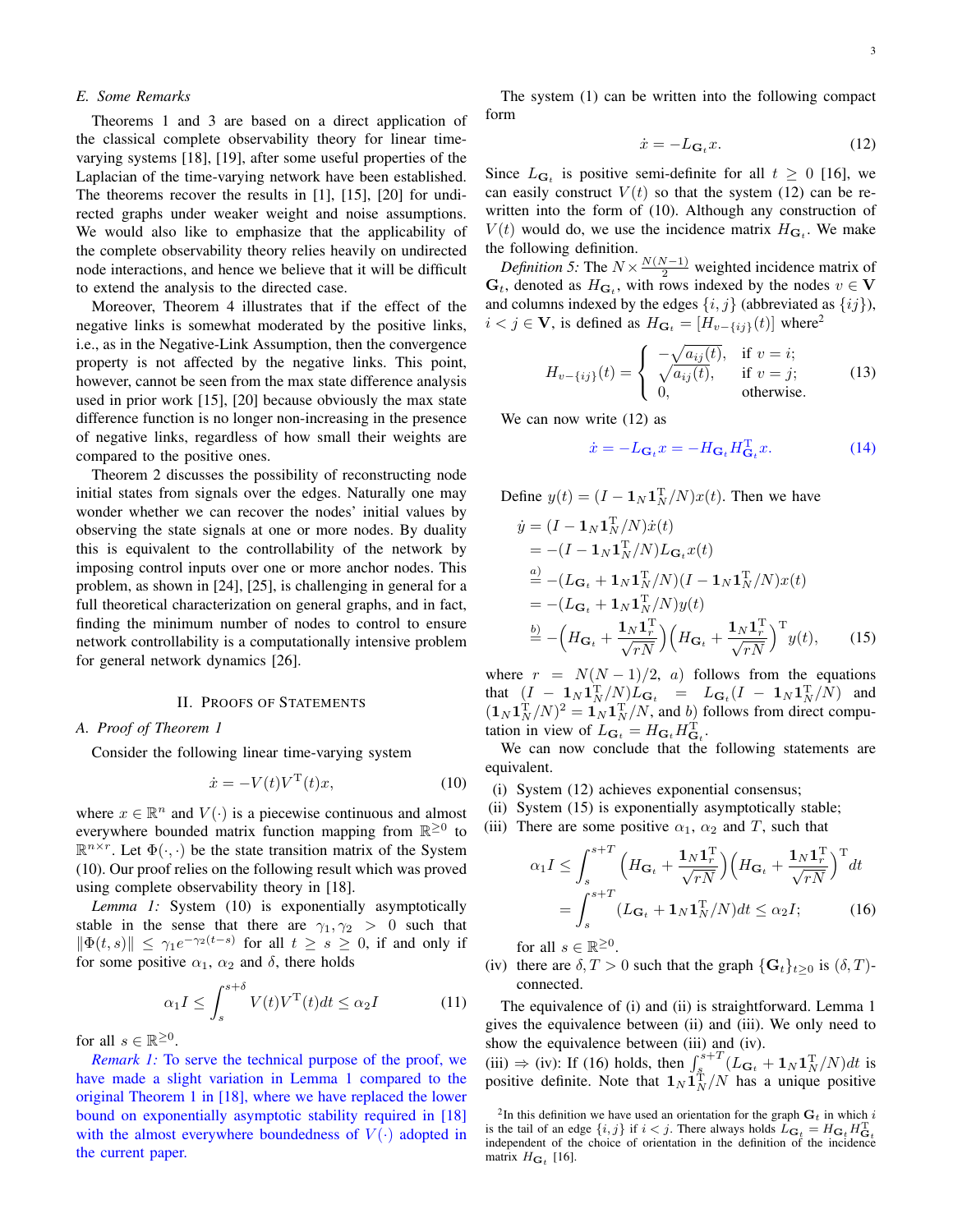eigenvalue equal to 1 and another eigenvalue equal to zero with multiplicity  $N - 1$ . Moreover, for any fixed  $t \geq 0$ ,  $L_{\mathbf{G}_t} \mathbf{1}_N \mathbf{1}_N^{\mathrm{T}}/N = (\mathbf{1}_N \mathbf{1}_N^{\mathrm{T}}/N) L_{\mathbf{G}_t} = 0$ , and the zero eigenvalue of  $L_{\mathbf{G}_t}$  and the eigenvalue one of  $\mathbf{1}_N \mathbf{1}_N^T/N$  share a common eigenvector  $\mathbf{1}_N$ . This implies that the second smallest eigenvalue of  $\int_s^{s+T} L_{\mathbf{G}_t} dt$ ,  $\lambda_2(\int_s^{s+T} L_{\mathbf{G}_t} dt)$ , must satisfy  $\lambda_2 \left( \int_s^{s+T} L_{\mathbf{G}_t} dt \right) \geq \alpha_1.$ 

Consider  $\lambda_2(L)$ , the second smallest eigenvalue of L, where L takes value from

$$
\mathcal{L} := \{ L \in \mathbb{R}^{N \times N} : L \text{ is symmetric}; [L]_{ij} \le 0, i \ne j; L1_n = 0 \}.
$$

Certainly  $\lambda_2(\cdot)$  is a continuous function over the set  $\mathscr{L}$ . In turn, there must exist  $\delta > 0$  (which depends on  $\alpha_1$ ) such that the edges

$$
\{i,j\}:\int_{s}^{s+T} a_{ij}(t)dt \geq \delta,\ i,j \in \mathbf{V} \tag{17}
$$

form a connected graph over the node set V. In other words, the graph  $\{G_t\}_{t>0}$  is  $(\delta, T)$ -connected.

(iv)  $\Rightarrow$  (iii): The matrices  $\int_s^{s+T} L_{\mathbf{G}_t} dt$ , for all  $s \ge 0$  and all  $(\delta, T)$ -connected graphs  $L_{\mathbf{G}_t}$ , form a compact set in  $\mathscr{L}$ . Therefore, again noticing that  $\lambda_2(\cdot)$  is a continuous function over the set  $\mathscr{L}$ , we can find a constant  $\alpha_1 > 0$  (which depends on  $\delta$ ) such that  $\lambda_2 \left( \int_s^{s+T} L_{\mathbf{G}_t} dt \right) \ge \alpha_1$  for all  $s \ge 0$ and for all  $(\delta, T)$ -connected graph  $\{G_t\}_{t\geq 0}$ . Re-using the above properties of the two matrices  $L_{\mathbf{G}_t}$  and  $\mathbf{1}_N \mathbf{1}_N^{\mathrm{T}}/N$  we immediately get the lower bound part of (16). The existence of  $\alpha_2$  in (16) is always guaranteed by the Weights Assumption on the almost everywhere boundedness of the  $a_{ij}(t)$ .

We have now proved Theorem 1 by the equivalence of (i) and (iv).

#### *B. Proof of Theorem 2*

From the proof of Theorem 1, if there are  $\delta$ ,  $T > 0$  such that the graph  $G(t)$  is  $(\delta, T)$ -connected, then there are some positive  $\alpha_1$ ,  $\alpha_2$  and T, there holds

$$
\alpha_1 I \le \int_s^{s+T} \left( H_{\mathbf{G}_t} + \frac{\mathbf{1}_N \mathbf{1}_r^{\mathrm{T}}}{\sqrt{rN}} \right) \left( H_{\mathbf{G}_t} + \frac{\mathbf{1}_N \mathbf{1}_r^{\mathrm{T}}}{\sqrt{rN}} \right)^{\mathrm{T}} dt \le \alpha_2 I;
$$
\n(18)

for all  $s \geq 0$ . This in turn implies that the following system (see [18])

$$
\begin{cases}\n\dot{y} = -(L_{\mathbf{G}_t} + \mathbf{1}_N \mathbf{1}_N^T / N) y; \\
z = \left( H_{\mathbf{G}_t} + \frac{\mathbf{1}_N \mathbf{1}_r^T}{\sqrt{r} N} \right)^T y.\n\end{cases}
$$
\n(19)

is uniformly completely observable.

Note that

$$
z(t) = \left(H_{\mathbf{G}_t} + \frac{\mathbf{1}_N \mathbf{1}_r^{\mathrm{T}}}{\sqrt{rN}}\right)^{\mathrm{T}} y(t)
$$
  
= 
$$
\left(H_{\mathbf{G}_t}^{\mathrm{T}} + \frac{\mathbf{1}_r \mathbf{1}_N^{\mathrm{T}}}{\sqrt{rN}}\right) (I - \mathbf{1}_N \mathbf{1}_N^{\mathrm{T}} / N) x(t)
$$
  
=  $H_{\mathbf{G}_t}^{\mathrm{T}} x(t).$  (20)

This immediately translates to the desired theorem.

# *C. Proof of Theorem 3*

Again we consider  $y(t) = (I - \mathbf{1}_N \mathbf{1}_N^T/N)x(t)$ . Along the system (7) the evolution of  $y(t)$  obeys

$$
\frac{d}{dt}y(t) = -(L_{\mathbf{G}_t} + \mathbf{1}_N \mathbf{1}_N^{\mathrm{T}}/N)y(t) + (I - \mathbf{1}_N \mathbf{1}_N^{\mathrm{T}}/N)w(t).
$$
\n(21)

It is then obvious that system (7) achieves ∗-bounded robust consensus under Definition 4 if system (21) is bounded\*-input, bounded state stable as defined in [17].

If the graph  $\{G_t\}_{t>0}$  is  $(\delta, T)$ -connected, then (15) is exponentially asymptotically stable. This in turn leads to the conclusion that the system (21) is bounded\*-input, bounded state stable based on the sufficiency part of Theorem 1 (p. 404) in [17]. Therefore, system (7) achieves ∗-bounded robust consensus.

On the other hand, note that there holds

$$
(L_{\mathbf{G}_t} + \mathbf{1}_N \mathbf{1}_N^{\mathrm{T}}/N)(I - \mathbf{1}_N \mathbf{1}_N^{\mathrm{T}}/N) = (L_{\mathbf{G}_t} + \mathbf{1}_N \mathbf{1}_N^{\mathrm{T}}/N)
$$
\n(22)

for all  $t$ . Consequently, we have

$$
\Phi(t,s)(I - \mathbf{1}_N \mathbf{1}_N^{\mathrm{T}}/N) = \Phi(t,s)
$$
\n(23)

for all t and s, where  $\Phi(t, s)$  is the state-transition matrix of the system (21) with  $w(t) \equiv 0$ . Therefore, applying the necessity proof of Theorem 1 in [17] we can directly conclude that if system (21) is bounded\*-input, bounded state stable, then (15) is exponentially asymptotically stable. This in turn leads to the graph  $\{G_t\}_{t>0}$  being  $(\delta, T)$ -connected.

We have now completed the proof.

## *D. Proof of Theorem 4*

When the Negative-Link Assumption holds, the construction of (14) can be replaced by

$$
\dot{x} = -L_{\mathbf{G}_t} x = -\sqrt{L_{\mathbf{G}_t}} \sqrt{L_{\mathbf{G}_t}} x.
$$
 (24)

It is then straightforward to see that the remaining arguments in the proofs of Theorems 1 and 3 will not be affected, leading to the desired result.

#### III. CONCLUSIONS

We have studied continuous-time consensus dynamics with undirected switching interaction graphs in view of the classical theory of uniform complete observability for linear timevarying systems. A necessary and sufficient condition for exponential asymptotic consensus was established by much simplified analysis compared to related results in the literature. Interestingly and importantly, this observability-based method can also be applied to signed networks with both positive and negative edges. We also established a robust consensus result as well as a state reconstruction result indicating that the nodes' initial values can be recovered from signals on the edges up to a shift of the network average.